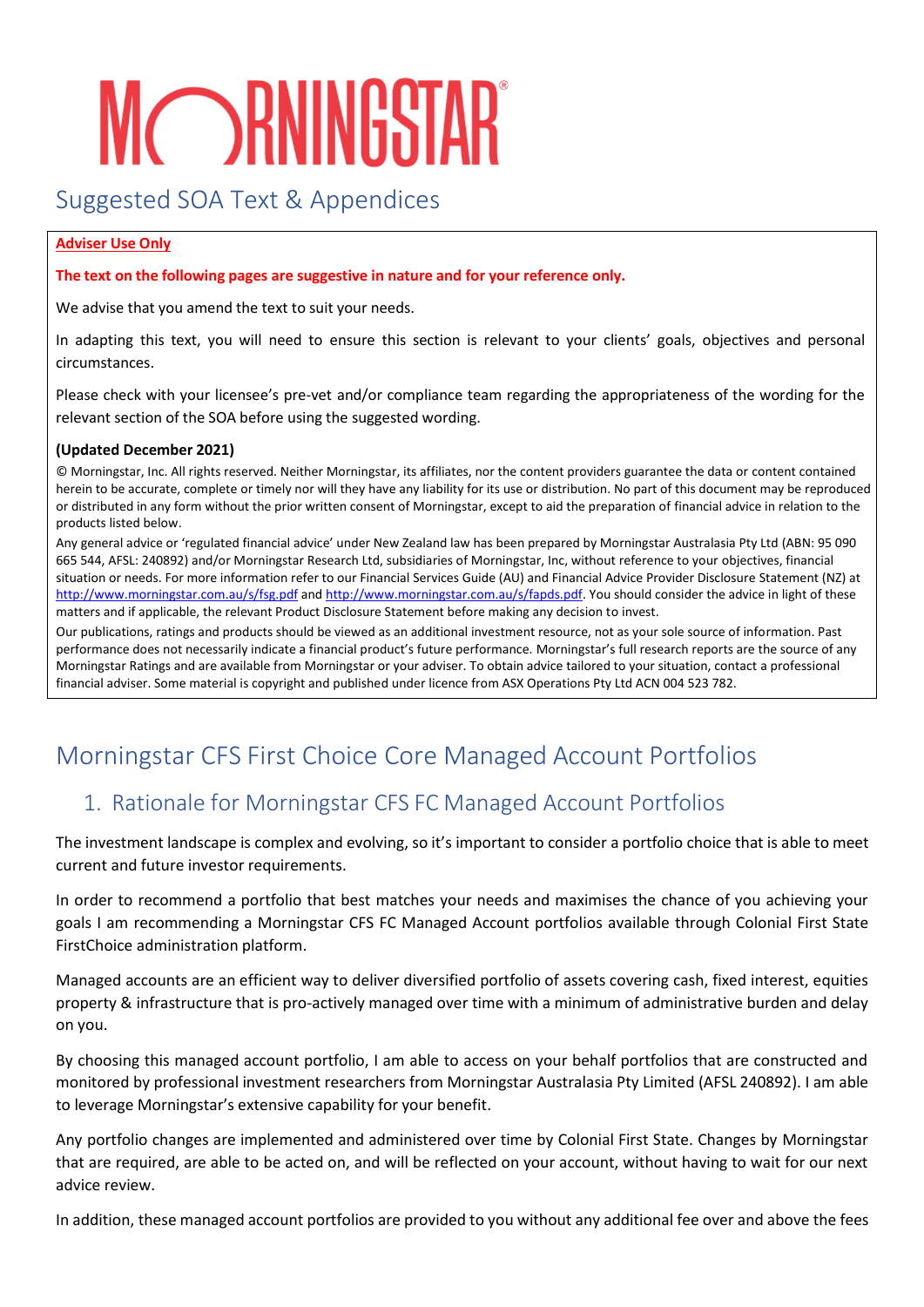of the underlying investment options within FirstChoice.

Morningstar Australasia is a subsidiary of Morningstar, Inc. a leading provider of independent investment research in North America, Europe, Australia, and Asia, with operations in 29 countries. Morningstar Australasia offers an extensive line of products and services for individual investors, financial advisers, asset managers and institutional investors. Established in 1999, Morningstar Australasia provides Stock, Fund, ETF, LIC, and Credit data & research, and software solutions to financial services professionals and individual investors.

### 2. Portfolio Strategy

#### Morningstar CFS FC High Growth Core

The Morningstar CFS FC High Growth Core portfolio is an actively managed portfolio which aims to beat the Morningstar Category Average – Australia Superannuation Multisector Aggressive Benchmark over a rolling 9 year period. Morningstar Core portfolios use a combination of passive and active investments.

Passive investments are cost effective but are susceptible to performing in line with markets, particularly falling markets. Active investments seek to beat performance benchmarks and should provide some protection in falling markets at the cost of higher investment fees.

The strategic asset allocation of this portfolio is:

- 90% allocation to growth assets (Australian and International Shares, Property and Infrastructure)
- 10% allocation to defensive assets (Cash and Fixed Interest)

This portfolio is suitable for investors seeking high potential investment performance and can accept higher levels of investment value volatility. The minimum investment period is 9 years.

This portfolio is managed by Morningstar Australasia who has extensive experience in managing and advising on model portfolios and managed accounts. The team leverages the institutional-grade asset allocation approach, manager research and portfolio construction capabilities of the global Morningstar business. Underlying funds are selected based on Morningstar's Analyst Rating and how well they complement each other within each portfolio.

#### Morningstar CFS FC Growth Core

The Morningstar CFS FC Growth Core portfolio is an actively managed portfolio which aims to beat the Morningstar Category Average – Australia Superannuation Multisector Growth Benchmark over a rolling 7 year period. Morningstar Core portfolios use a combination of passive and active investments.

Passive investments are cost effective but are susceptible to performing in line with markets, particularly falling markets. Active investments seek to beat performance benchmarks and should provide some protection in falling markets at the cost of higher investment fees.

The strategic asset allocation of this portfolio is:

- 70% allocation to growth assets (Australian and International Shares, Property and Infrastructure)
- 30% allocation to defensive assets (Cash and Fixed Interest)

This portfolio is suitable for investors seeking higher potential investment performance and can accept higher levels of investment value volatility. The minimum investment period is 7 years.

This portfolio is managed by Morningstar Australasia who has extensive experience in managing and advising on model portfolios and managed accounts. The team leverages the institutional-grade asset allocation approach, manager research and portfolio construction capabilities of the global Morningstar business. Underlying funds are selected based on Morningstar's Analyst Rating and how well they complement each other within each portfolio.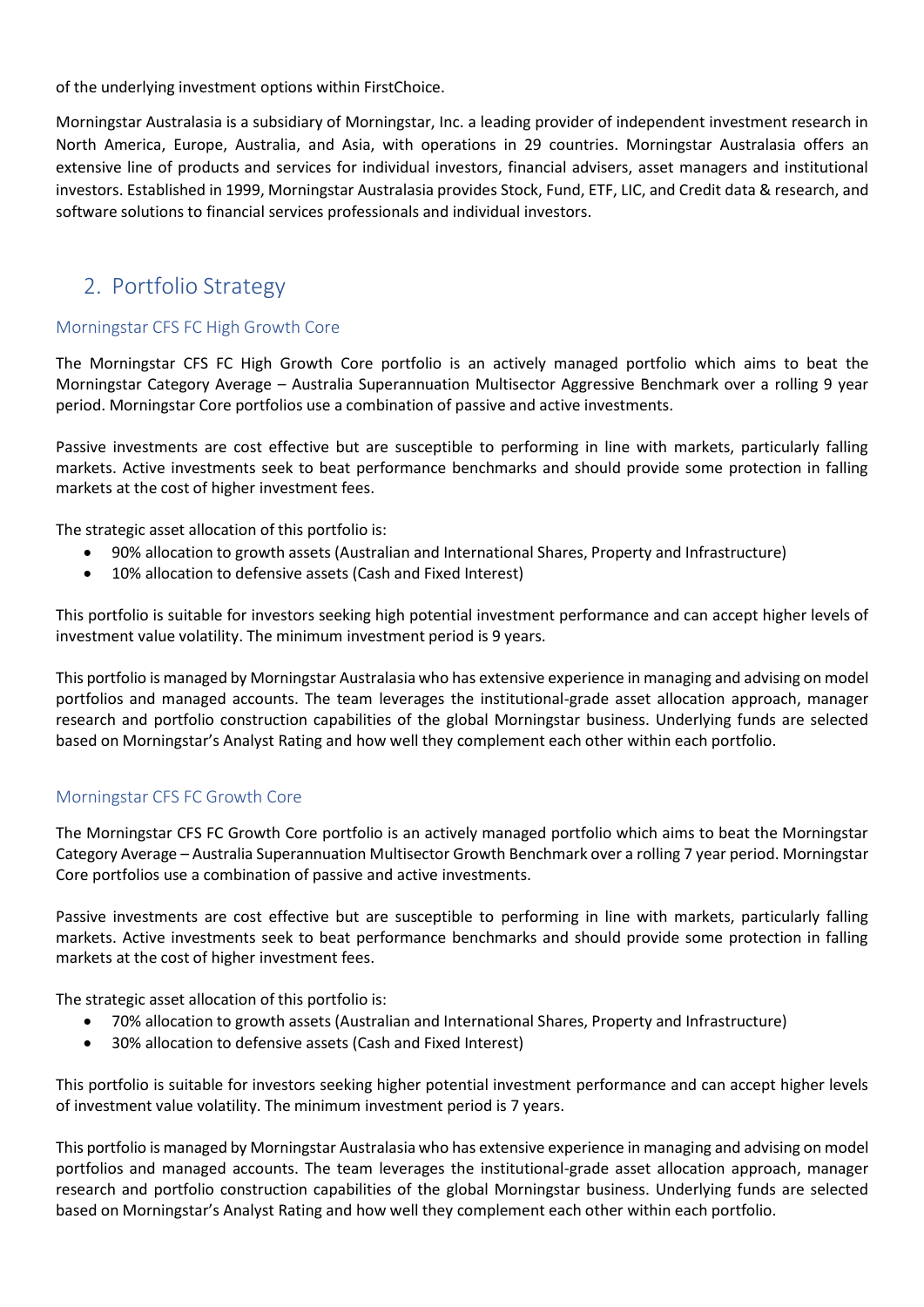#### Morningstar CFS FC Balanced Core

The Morningstar CFS FC Balanced Core portfolio is an actively managed portfolio which aims to beat the Morningstar Category Average – Australia Superannuation Multisector 50% Balanced/50% Growth Benchmark over a rolling 6 year period. Morningstar Core portfolios use a combination of passive and active investments.

Passive investments are cost effective but are susceptible to performing in line with markets, particularly falling markets. Active investments seek to beat performance benchmarks and should provide some protection in falling markets at the cost of higher investment fees.

The strategic asset allocation of this portfolio is:

- 60% allocation to growth assets (Australian and International Shares, Property and Infrastructure)
- 40% allocation to defensive assets (Cash and Fixed Interest)

This portfolio is suitable for investors seeking moderate levels of investment value volatility in return for corresponding potential investment performance. The minimum investment period is 6 years.

This portfolio is managed by Morningstar Australasia who has extensive experience in managing and advising on model portfolios and managed accounts. The team leverages the institutional-grade asset allocation approach, manager research and portfolio construction capabilities of the global Morningstar business. Underlying funds are selected based on Morningstar's Analyst Rating and how well they complement each other within each portfolio.

#### Morningstar CFS FC Moderate Core

The Morningstar CFS FC Moderate Core portfolio is an actively managed portfolio which aims to beat the Morningstar Category Average – Australia Superannuation Multisector Balanced Benchmark over a rolling 5 year period. Morningstar Core portfolios use a combination of passive and active investments.

Passive investments are cost effective but are susceptible to performing in line with markets, particularly falling markets. Active investments seek to beat performance benchmarks and should provide protection in falling markets at the cost of higher investment fees.

The strategic asset allocation of this portfolio is:

- 50% allocation to growth assets (Australian and International Shares, Property and Infrastructure)
- 50% allocation to defensive assets (Cash and Fixed Interest)

This portfolio is suitable for investors seeking medium levels of investment value volatility in return for corresponding potential investment performance. The minimum investment period is 5 years.

This portfolio is managed by Morningstar Australasia who has extensive experience in managing and advising on model portfolios and managed accounts. The team leverages the institutional-grade asset allocation approach, manager research and portfolio construction capabilities of the global Morningstar business. Underlying funds are selected based on Morningstar's Analyst Rating and how well they complement each other within each portfolio.

#### Morningstar CFS FC Conservative Core

The Morningstar CFS FC Conservative Core portfolio is an actively managed portfolio which aims to beat the Morningstar Category Average – Australia Superannuation Multisector Moderate Benchmark over a rolling 3 year period. Morningstar Core portfolios use a combination of passive and active investments.

Passive investments are cost effective but are susceptible to performing in line with markets, particularly falling markets. Active investments seek to beat performance benchmarks and should provide some protection in falling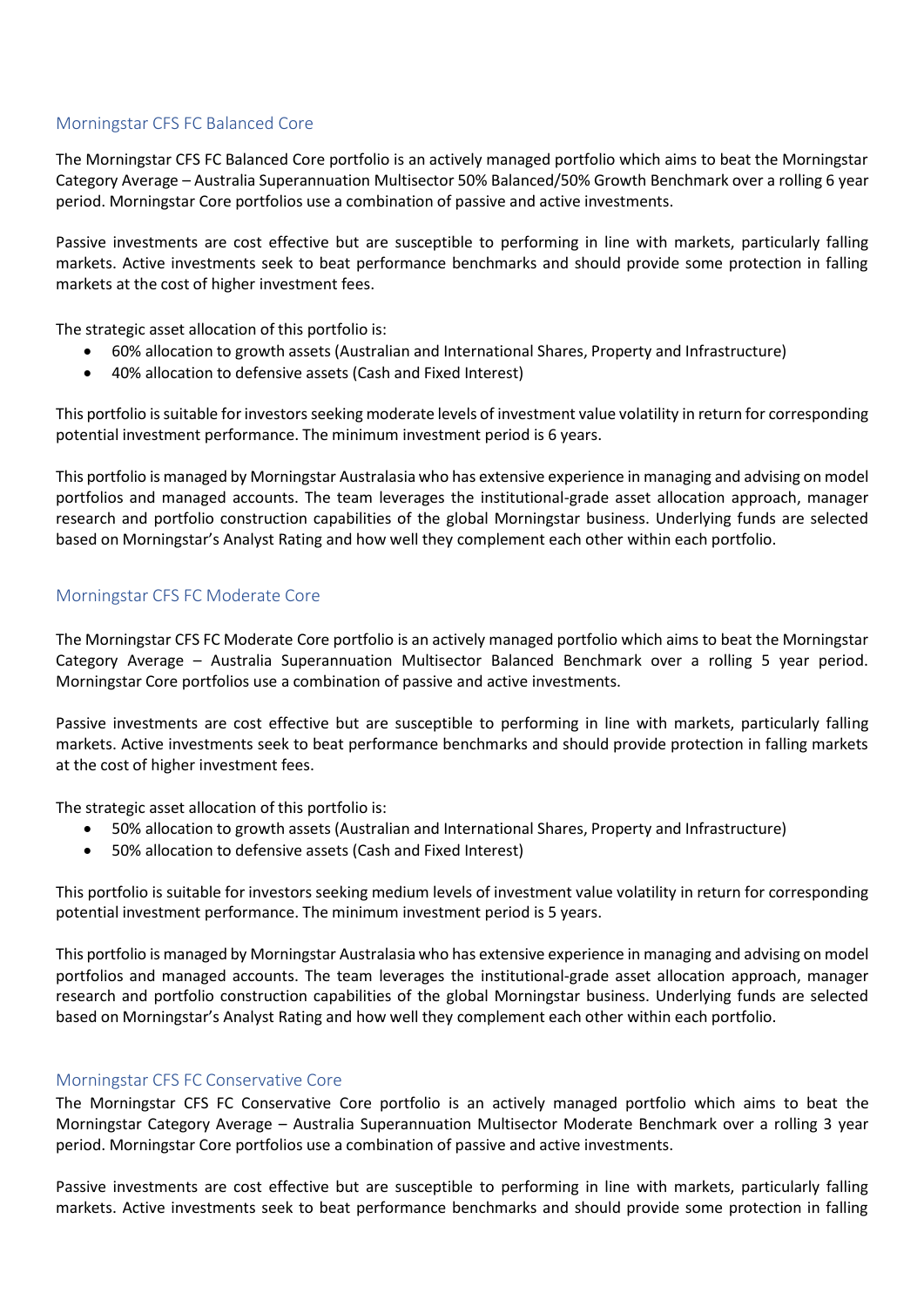markets at the cost of higher investment fees.

The strategic asset allocation of this portfolio is:

- 30% allocation to growth assets (Australian and International Shares, Property and Infrastructure)
- 70% allocation to defensive assets (Cash and Fixed Interest)

This portfolio is suitable for investors seeking medium to low levels of investment value volatility and therefore accepts lower potential investment performance. The minimum investment period is 3 years.

This portfolio is managed by Morningstar Australasia who has extensive experience in managing and advising on model portfolios and managed accounts. The team leverages the institutional-grade asset allocation approach, manager research and portfolio construction capabilities of the global Morningstar business. Underlying funds are selected based on Morningstar's Analyst Rating and how well they complement each other within each portfolio.

#### Morningstar CFS FC Defensive Core

The Morningstar CFS FC Defensive Core portfolio is an actively managed portfolio which aims to beat the Morningstar Category Average – Australia Superannuation Multisector Conservative Benchmark over a rolling 3 year period. Morningstar Core portfolios use a combination of passive and active investments.

Passive investments are cost effective but are susceptible to performing in line with markets, particularly falling markets. Active investments seek to beat performance benchmarks and should provide some protection in falling markets at the cost of higher investment fees.

The strategic asset allocation of this portfolio is:

- 15% allocation to growth assets (Australian and International Shares, Property and Infrastructure)
- 85% allocation to defensive assets (Cash and Fixed Interest)

This portfolio is suitable for investors seeking low levels of investment value volatility and therefore accepts lower potential investment performance. The minimum investment period is 3 years.

This portfolio is managed by Morningstar Australasia who has extensive experience in managing and advising on model portfolios and managed accounts. The team leverages the institutional-grade asset allocation approach, manager research and portfolio construction capabilities of the global Morningstar business. Underlying funds are selected based on Morningstar's Analyst Rating and how well they complement each other within each portfolio.

## 3. Benefits & Risks

#### Benefits

- Accessto professional investment management and portfolio monitoring from Morningstar, a market leading global investment research & portfolio management company
- Morningstar selects its best ideas for investment fund options to include in each portfolio, and actively monitors these over time
- Morningstar utilises Strategic Asset Allocation, an approach which aimsto maximise return over the long term
- Portfolio changes automatically implemented on your behalf, without additional paperwork required
- Significant oversight and governance over the portfolio to assist in ensuring the portfolio remains within its investment mandate

#### Risks

Investment risks which include but are not limited to market risk, interest rate risk, currency risk, credit risk & geo-political risk. Each of the underlying investment fund options may experience poor or negative returns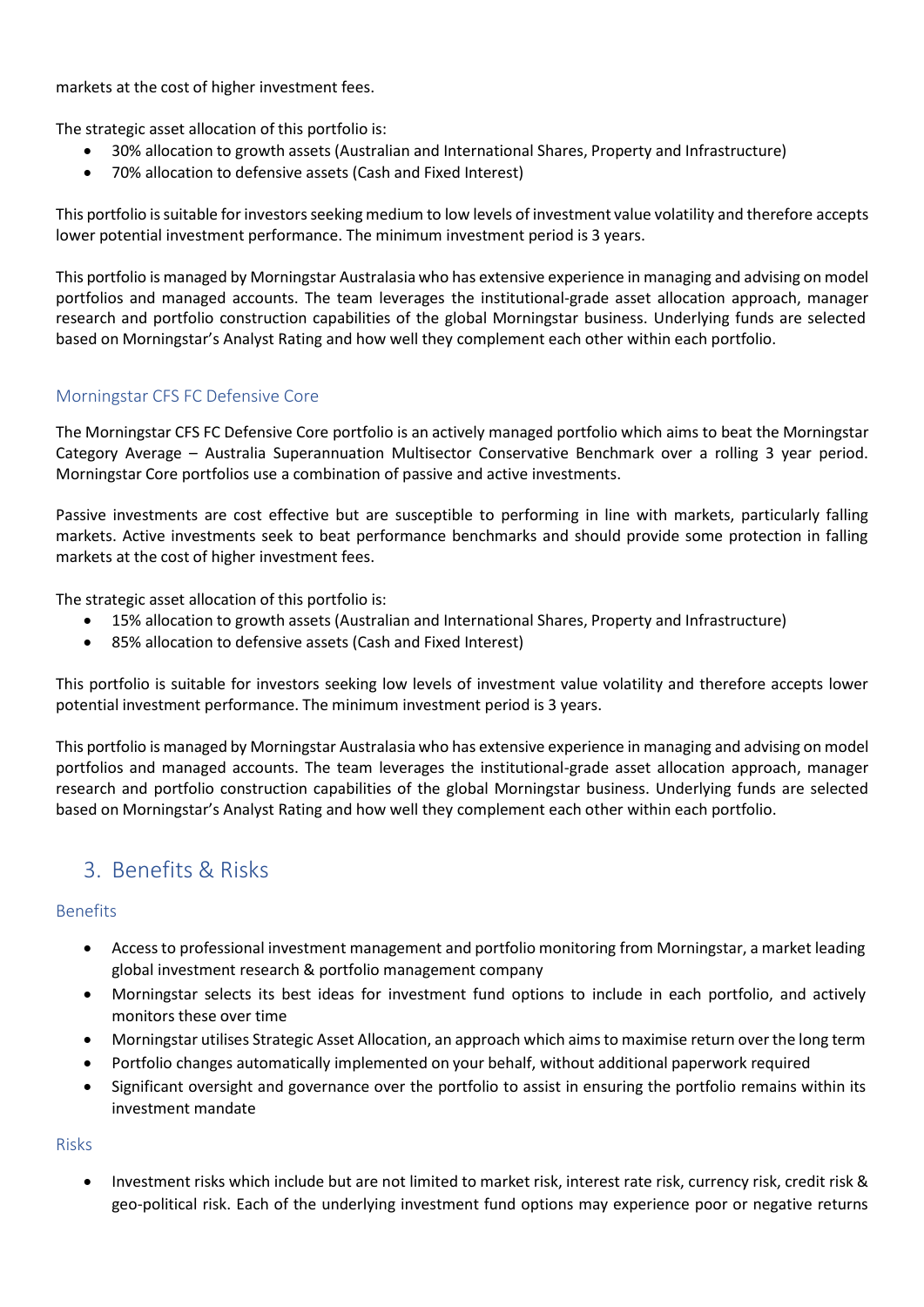from time to time.

- Manager risk which includes the risk that the investment selections that Morningstar makes do not perform as intended or that Morningstar may lose key portfolio management and/or research staff.
- Administrative risk which includes the risk that the administration of your managed account may mean that your holdings not exactly match the model manager's chosen selections from time to time. Transactions and the cost of transactions may impact your portfolio's performance.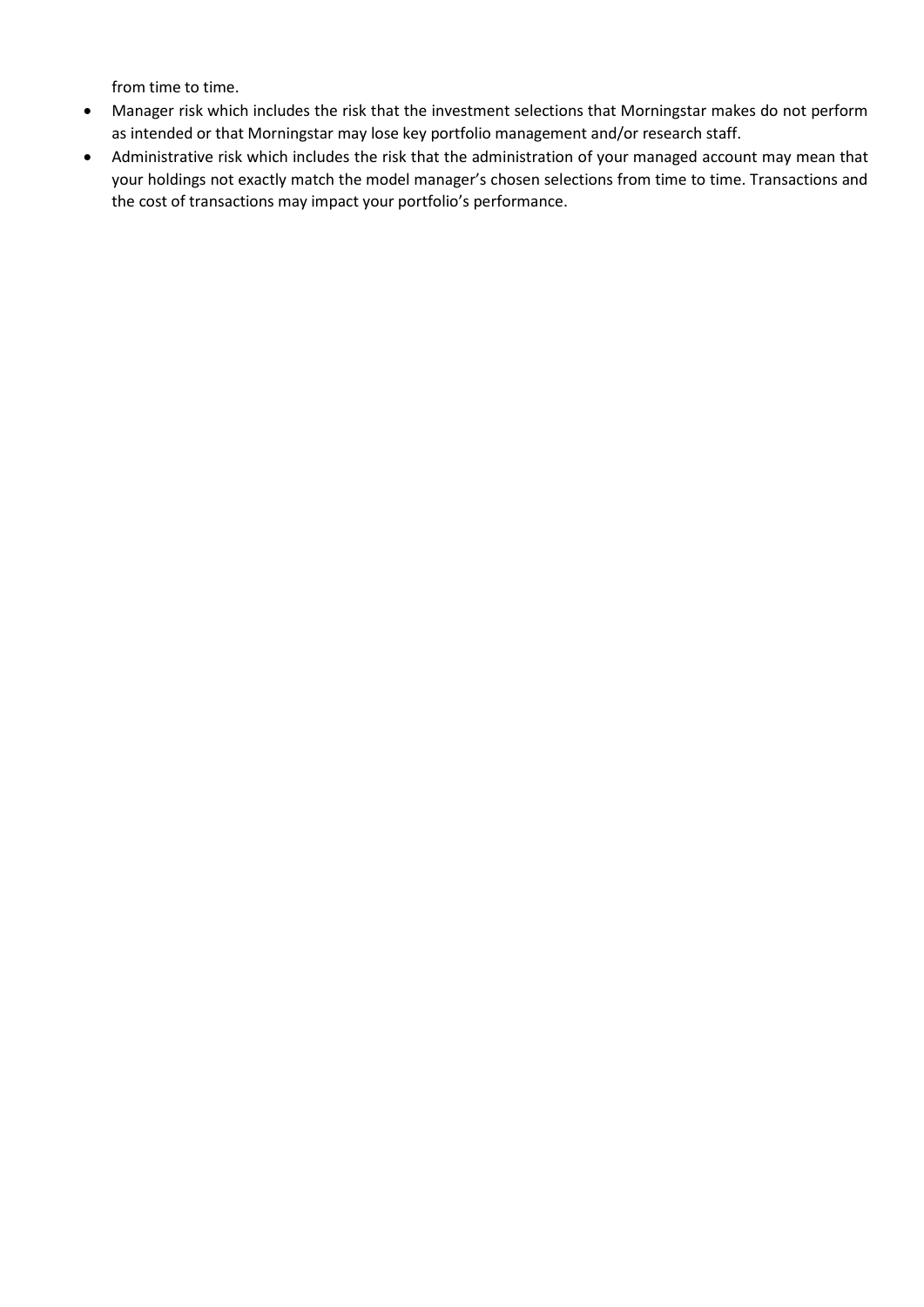## Appendix 1 – Morningstar CFS FC Core Managed Accounts – Core Portfolios

#### **Australian Equities**

• **Colonial First State Wholesale Index Australian Share:**

Low cost, efficient core exposure to Australian Bond benchmark. CFS utilising the expertise of First Sentier Investors for this strategy.

• **Fidelity Wholesale Australian Equities: Rated Gold.**

Our preferred core Australian equity allocation. An outstanding portfolio manager with a thoughtful investment process and well structured portfolio methodology sets this strategy consistently ahead of competitors.

#### • **Realindex Wholesale Australian Share: Rated Bronze.**

Bringing a value-tiled systematic exposure to Australian equites at a reasonable price. Realindex uses a long standing factor based approach, first commercialised by US based Research Affiliates, to uncover undervalued stocks. Realindex, now part of First Sentier Investments, have added a number of enhancements to the original process and continue to apply a disciplined investment process.

#### • **First Sentier Wholesale Australian Small Companies: Rated Silver**

An exceptional team and strong process make this one of our favourites for small cap Australian equity exposure. The team has remained remarkably stable and consistently produced strong outcomes off the back of insightful differentiated research, which we believe will continue.

#### **Global Equities**

- **Colonial First Stare Wholesale Index Global Share – Hedged:** Allocating to the hedged version to take into out our overall SAA and CMA views. Low cost, efficient core exposure to Australian Bond benchmark. CFS utilising the expertise of State Street Global Advisers for this strategy.
- **Realindex Wholesale Global Share: Rated Bronze.**

Bringing a value-tiled systematic exposure to Global equites at a reasonable price. Realindex uses a long standing factor based approach, first commercialised by US based Research Affiliates, to uncover undervalued stocks. Realindex, now part of First Sentier Investments, have added a number of enhancements to the original process and continue to apply a disciplined investment process.

#### • **Stewart Investors Wholesale Worldwide Sustainability: Rated Gold.**

A best-in-class team and clear investment approach add a growth focus to portfolio. The approach is straightforward and distinct. Its investment process centres around quality--specifically, that of management, franchises, and financials. Akin to the strategy's name, it seeks out companies contributing to a more sustainable future, eschewing those with limited social utility, those that face sustainability-related headwinds, and those with nondurable franchises.

#### • **FirstChoice Wholesale Emerging Markets: Rated Neutral.**

Allocating to a single sector multi-manager option to gain access to a dedicated emerging market exposure across the more growth oriented portfolios. An experienced team oversees a number of quality emerging market managers.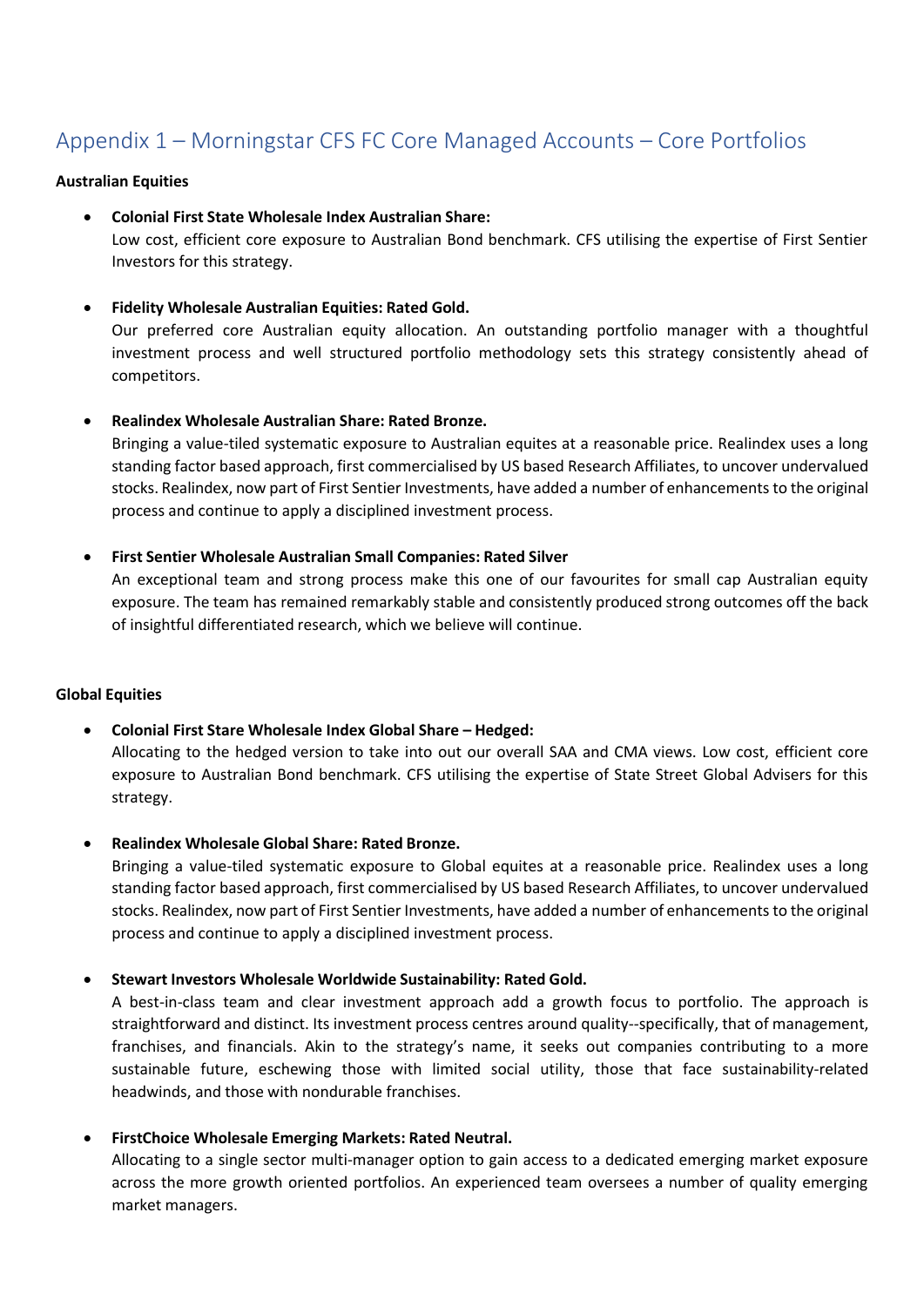#### **Property and Infrastructure**

- **Colonial First State Wholesale Index Global Property Securities:** Low cost, efficient core exposure to global REITs. CFS utilising the expertise of State Street Global Advisers for this strategy.
- **Magellan Wholesale Infrastructure Fund: Rated Silver.**

An experienced team run a conservative, patient yet detailed process meaning that it's one of our top idea in infrastructure sector. And it has the runs on the board to prove it with long running returns coming with extremely low risk metrics.

• **Colonial First State Wholesale Index Property Securities:** Low cost, efficient core exposure to AREIT benchmark. CFS utilising the expertise of First Sentier Investments for this strategy.

#### **Cash and Fixed Interest**

• **First Sentier Wholesale Strategic Cash:**

Given the low rates available for cash options we have an 'enhanced' cash option noting that the portfolio consists of high quality money market securities including asset backed securities), with predominantly short maturities, to achieve a very stable income stream.

• **Colonial First Sate Wholesale Index Global Bond:**

Low cost, efficient core access to global bonds. CFS utilising the expertise of State Street Global Advisors as the underlying manager for this option.

• **Colchester Wholesale Global Government Bond: Rated Silver**

This strategy is heavily focused on sovereign bonds across both developed and emerging markets. An experienced team that has concentrated on sovereign bond investing for many years is attractive and this exposure should provide the portfolios with the equity market diversification required.

• **Schroder Wholesale Absolute Return Income: Rated Bronze.**

Flexible bond investing giving credit exposure with a careful eye on risk. Australian and global investmentgrade credit is the backbone of this strategy, with cash another significant component.

• **Colonial First State Wholesale Index Australian Bond:**

Low cost, efficient core exposure to Australian Bond benchmark. CFS utilising the expertise of First Sentier Investors for this strategy.

• **Perpetual Wholesale Diversified Income: Rated Bronze**

A consistent time-tested process led by a stable team of seasoned investors. The portfolio typically consists a core element, representing liquid investment-grade securities, and a plus element, consisting of higheryielding, less liquid, lower-credit-quality assets. The team has shown skill in balancing these elements, with the core bucket typically representing 90% of the portfolio.